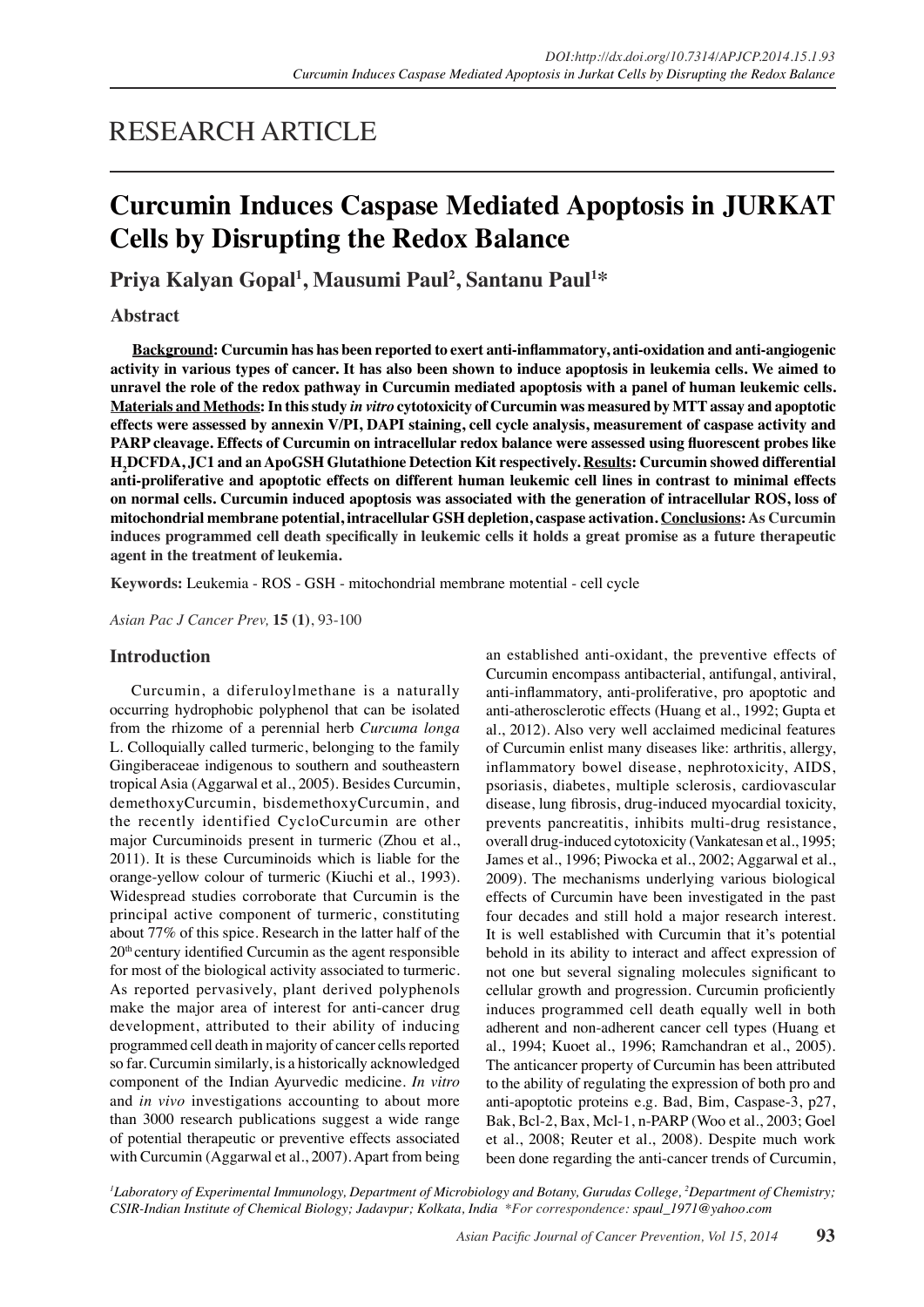the light on its anti-leukemic features is still dim. In the present study we looked at the cytotoxic and apoptotic potential of Curcumin on different human leukemic cell lines. We further intended to also evaluate the mechanism underlying the anti-leukemic phenomenon of Curcumin by studying the cell cycle progression, generation of reactive oxygen species (ROS), depletion of GSH content and loss of mitochondrial membrane potential on the most sensitive leukemic cell line JURKAT.

# **Materials and Methods**

## *Cell and cell culture reagents*

 K562 (chronic myelogenous leukemia), REH (acute lymphocytic leukemia), JURKAT (T-leukemic cell line) and MOLT-4 (T-leukemic cell line) were kindly gifted by Dr. Santu Bandyopadhyaya and Dr. Chitra Mandal, IICB, Kolkata, India. Leukemic cell lines were cultured at  $1\times10^6$  cells/ml in RPMI 1640 (Sigma-Aldrich) supplemented with 10% (v/v) heat-inactivated FBS (Invitrogen), 2mM L-glutamine,10 U/ml penicillin and streptomycin (Sigma-Aldrich) and maintained in humidified 5% CO2incubator (HF-90). Curcumin and cell viability assay stains Trypan Blue, MTT 3-(4, 5 dimethylthiazol-2-yl)-2,5-diphenyltetrazolium bromide, Propidium Iodide for cell cycle progression study and DAPI for microscopic analysis of nuclear fragmentation were purchased from Sigma-Aldrich. CM-H<sub>2</sub>DCFDA for ROS measurement and JC-1 for measuring mitochondrial membrane potential were purchased from Invitrogen (USA). For measuring apoptosis by flow Cytometry FITC Annexin-V/PI apoptosis detection Kit was purchased from BD-Pharmingen, USA.ApoGSH Glutathione detection Kit and Caspase detection Kit was purchased from BioVision. Primary antibodies, secondary antibody for PARP andβactin were purchased from Cell Signaling Technologies.

#### *Isolation of peripheral blood mononuclear cells (PBMC)*

 Peripheral blood mononuclear cells (PBMC) were isolated from heparinized venous blood of healthy normal donors by percoll density gradient centrifugation  $(d=1.082 \text{ g/L})$ . PBMC were recovered at the interface and the recovered cells were washed and re-suspended in phosphate-buffered saline (PBS) and then finally put in RPMI 1640 supplemented with 2mM glutamine, gentamicin and 10% heat inactivated FBS.

#### *Cell viability assay*

Cells were seeded at  $1 \times 10^5$  cells/well in 96-well plate with different concentrations of Curcumin and observed at 24 and 48hrs time point by MTT assay (Pal et al., 2004). In brief 10<sup>5</sup> cells were incubated in triplicate in a 96-well plate at different concentrations of Curcumin in a final volume of  $200\mu$ l for 24 hrs and 48 hrs at 37°C. Three hours before the completion of time points,  $20\mu$ l of MTT solution (5mg/mL) was added to each well. Formazone crystals formed, representing percentage of cell viability was assessed at 560 nm. Cell apoptosis (100%) was obtained by lysis of cells in 5% SDS lysis buffer. The percentage of cell viability was calculated as mentioned below: % *cell viability= 100*5*(O.D. sample-O.D. 100%lysis)/*

#### *(O.D. 0%lysis-O.D.100%lysis)*

#### *DAPI staining*

 To visualize apoptosis, nucleus of cells with or without treatment with Curcumin for 24 hrs were stained with DAPI (Tan et al., 2006). Briefly, after treatment with Curcumin cells were fixed with 4% para-formaldehyde prior to washing with PBS. Washed cells were then stained with  $2\mu$ g/ml DAPI for 15 min in the dark. Slides were viewed with a fluorescent microscope at 340-380 nm and ×1000 magnification (Olympus BX43 Motorized fluorescence microscope). Cells were evaluated as normal or apoptotic depending on morphological characteristics. Normal nuclei (smooth nuclear structure) and apoptotic nuclei (condensed or fragmented chromatin) were easily distinguished. Thus, analysis of nuclear morphology was observed in three independent experiments.

### *Measurement of apoptosis by annexinV-PI staining*

 Apoptosis was determined by AnnexinV-PI double staining of cells with or without Curcumin treatment. In brief, cells were seeded in 96-well plate at  $1\times10^5$ cells/ well, and treated with or without Curcumin at different concentrations ( $0-50\mu$ M) for different time points. After incubation, cells were washed with cold PBS and resuspended in  $100\mu$ l AnnexinV/PI binding buffer and incubated with  $5\mu$ l of AnnexinV-FITC and  $5\mu$ l of PI for 15 min at room temperature in the dark and then analyzed in flow cytometer within one hour (Damle et al., 2012). Viable cells were scored as those that were negative for AnnexinV and PI. The stained cells were analyzed by flow cytometry to determine the percentages of AnnexinV<sup>+</sup>/  $PI$  (early apoptosis) and Annexin V<sup>+</sup>/PI<sup>+</sup> (late apoptosis) cells.

#### *Cell cycle analysis*

JURKAT cells  $(1 \times 10^{6}$  tube) treated with Curcumin  $(0-10\mu M, 18 h)$  were fixed in chilled ethanol (70%) and kept for overnight at  $4^{\circ}$ C. Prior to analysis, cells were washed in PBS containing 2% FBS and the resultant pellet re-suspended in DNase free RNase  $(200\mu g/ml, 0.5 ml)$  for 2 h at 37°C; cells were then stained with PI (40 $\mu$ g/ml) and acquired on a flow Cytometer (Damle et al., 2012).The data were analyzed using *Flow Jo* software and expressed as % of cells in each phase of cell cycle.

#### *Measurement of ROS*

 Measurement of reactive oxygen species using H<sub>2</sub>DCFDA fluorescence was done in a 24 well plate format using conditions recommended by Molecular Probes. In brief, cells were seeded in 24-well plate at 5×10<sup>5</sup>cells/well, were pretreated with or without Curcumin for different time points. After incubation, cells were washed with cold PBS and incubated with CM-H2DCF-DA  $(5\mu M)$  for another 30 min at 37ºC, after which ROS production was analysed by flow Cytometry (Manna et al., 2012).

#### *Measurement of mitochondrial membrane potential*

 One of the hallmark for apoptosis is the loss of mitochondrial membrane potential (∆Ψm). ∆Ψm was measured using JC-1. In brief, JURKAT cells  $(1 \times 10^6$ /ml)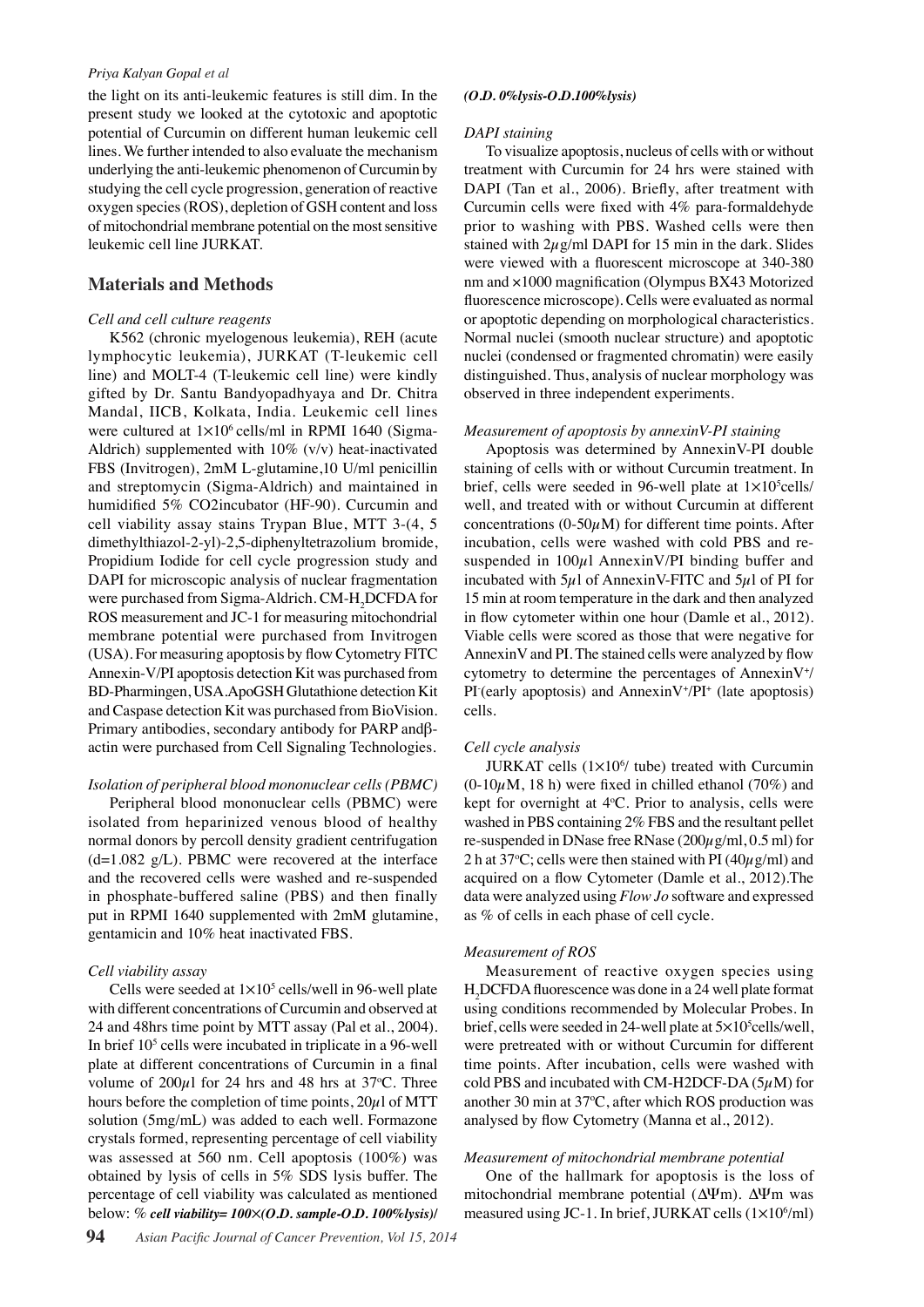were harvested at different time points (0-6 hr) during Curcumin treatment and were stained with JC-1 ( $10\mu$ M in PBS, 15 minutes,  $37^{\circ}$ C). Cells were then acquired in a flow cytometer on the basis of quadrant plot to distinguish monomers from J-aggregates and analyzed using Flow Jo software. Cells treated with  $H_2O_2$  (100mM, 37°C, 30 minutes) serves as representative of cells with depolarized mitochondrial membrane potential. Data was expressed as the ratio of J aggregates/monomers which serves as an effective indicator of the cellular mitochondrial trans-membrane potential, allowing apoptotic cells to be easily distinguished from their non-apoptotic counterparts (Manna et al., 2012).

#### *Measurement of intracellular GSH*

 Intracellular GSH was measured spectrofluorometrically using ApoGSH Glutathione Detection Kit (BioVision). In brief,  $1\times10^6$  cells of both treated and control were collected in 1.5ml microcentrifuge tubes and centrifuged at 700g for 5 min to remove the supernatant. Then the cell pellets were lysed in  $100\mu$ l of ice-cold cell lysis buffer. They were then incubated on ice for 10 min and centrifuged at high speed for 10 min, and the cell lysate was transferred into new tubes for GSH assay. Assay samples were diluted with cell lysis buffer to total volume of  $100\mu$ l.  $2\mu$ l of the 50U/ml GST reagent and  $2\mu$ l of monochlorobimane dye were added into each sample, and the reaction was incubated at 37°C for 30 min. Then the fluorescence value was measured in a fluorescence plate reader at excitation/ emission wavelengths of 380/460nm (Guha et al., 2011). The result was expressed in ng/ml of sample.

#### *Determination of caspase activity*

 Activity of caspases-3 and 9 was detected in cell lysates (100 $\mu$ g protein in 50 $\mu$ l lysis buffer) as per the manufacturer's instructions. Briefly, JURKAT cells  $(5 \times 10^5$ /ml) after incubation with Curcumin (10 $\mu$ M, 18 h at 37<sup>o</sup>C) was washed twice with ice cold PBS, cell lysates prepared and protein concentration estimated. Lysates were combined with 50  $\mu$ l of 2× reaction buffer (containing 10 mM DTT), caspase 3 substrate DEVD-pNA (4 mM, 5 ml) or caspase 9 substrate LEHD-pNA (4 mM, 5 ml) following incubation at  $37^{\circ}$ C for 0-3 h; the release of chromophoreparanitroanilide (pNA) was quantified by measuring absorbances at 405 nm every 30 minutes for 3 h. To establish whether Curcumin induced death was caspase

independent or not, JURKAT cells  $(1 \times 10^4$  in 200  $\mu$ 1/well) were pre-incubated with a pan caspase inhibitor Z-VAD-FMK (20 mM, 1 h) followed by 48 h co-incubation with Curcumin and cell viability evaluated by the MTT assay as described above.

## *Cell lysis and immunoblotting*

 Cells were treated with Curcumin analogues for 24 hrs and then lysed as previously described (Aggarwal et al., 2005). Briefly, cell pellets were resuspended in lysis buffer (0.5-1.0% TritonX-100, 150mM NaCl, 1mMEDTA,  $200\mu$ M sodium orthovanadate,  $10\mu$ M sodium pyrophosphate,  $100\mu$ M sodium fluoride,  $1.5$ mM magnesium chloride, 1 mmol/L phenylmethylsulfonylflouride,  $10\mu$ g/ml aprotonin). Protein concentrations were assessed by Lowry assay before loading the samples. Equal amount of proteins were separated by SDS-PAGE and transferred to polyvinylidenedifluoride membrane (Sigma). Immunoblotting was performed with different antibodies and visualized by an enhanced chemiluminescence (ECL, Amersham, Illinois, USA) method.

## *Statistical analysis*

 All data are expressed as mean±SEM. Student's t-test was used to calculate the significance between treated and untreated cells and a p value  $\langle 0.05 \rangle$  was considered significant.

# **Results**

## *Differential cytotoxicity and anti-proliferative activity induced by Curcumin on leukemic cells*

 We wanted to study whether Curcumin treatment leads to the inhibition of leukemic cell proliferation. For this reason, four different leukemic cell lines i.e. K562, REH, JURKAT and MOLT-4 were cultured in the presence of 10, 20, 30 and  $50\mu$ M of Curcumin for 24 and 48 hrs time point. Cell viability was measured using MTT assay. As shown in Figure 1A and 1B Curcumin shows a dose dependent induction of anti-proliferative activity in all four leukemic cell lines tested. The growth inhibition, induced by Curcumin treatment was found to be statistically significant  $(p<0.05)$  in all four leukemic cell lines. JURKAT cells were shown to be most sensitive to Curcumin.  $IC_{50}$  of Curcumin on REH,



**Figure 1. Effect of Curcumin on four Different Leukemic Cell Lines.** Effect of Curcumin(10-50  $\mu$ M) as determined by MTT assay at 24 h time point (A) and at 48 h time point (B). Induction of apoptosis at 24 h of all four leukemic cells by Curcumin at the following concentrations (10-50 $\mu$ M) was measured by annexin V binding and PI staining (C). Data was acquired using BD FACSVerse flow cytometer and data analyzed using flowJo software. Each point represents mean±SD of four independent experiments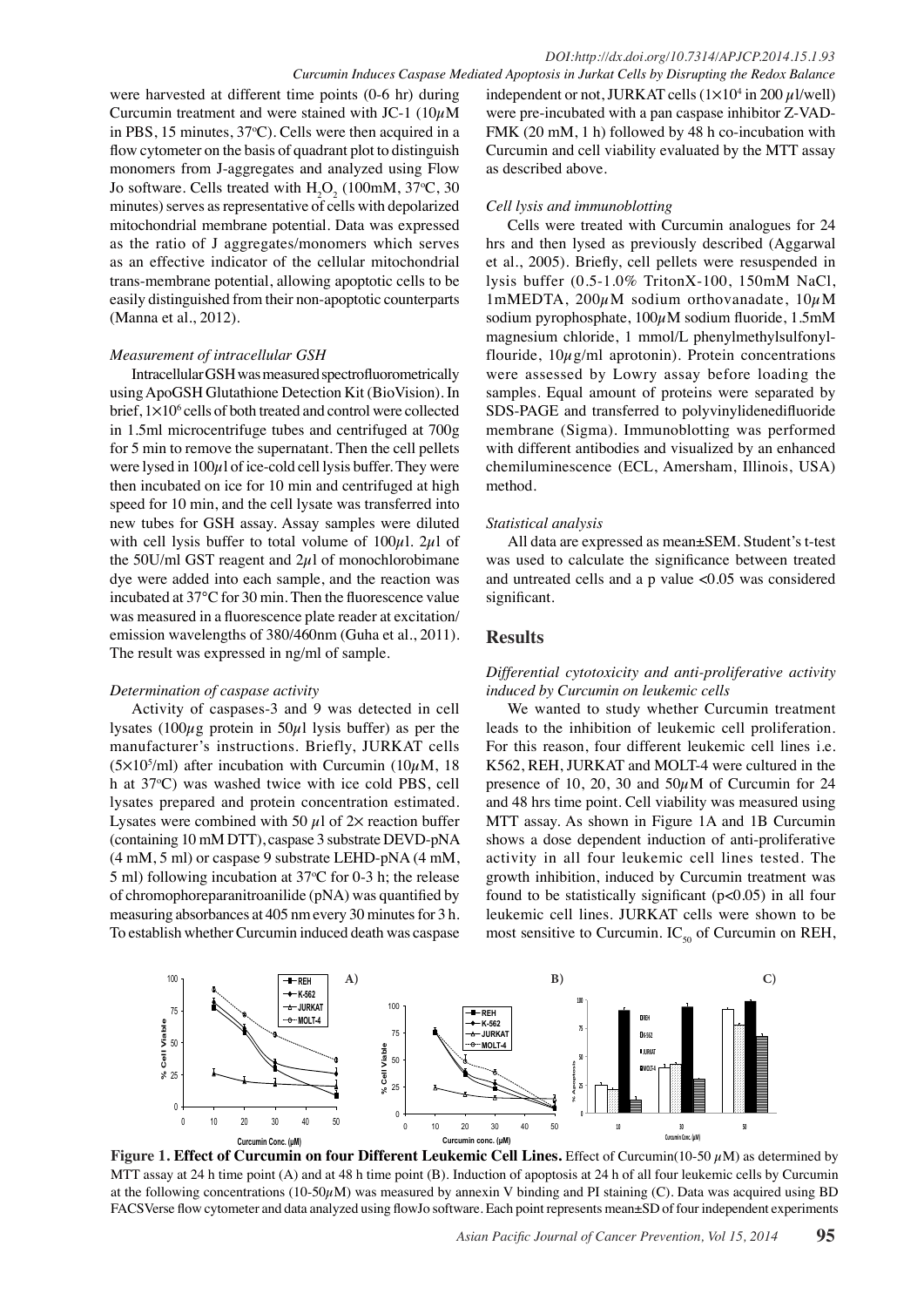K562, JURKAT and MOLT-4 cells is 21.81, 23.14, 4.22 and  $37.27\mu$ M respectively at 24 hrs time point (Figure 1A). At 48 hrs time point  $IC_{50}$  of Curcumin on REH, K562, JURKAT and MOLT-4 cells is 18.62, 18.93, 2.89 and  $23.72 \mu$ M respectively (Figure 1B). The result shows a time dependent increase in growth inhibition of leukemic cell lines (Figure 1). Taken together the data suggests that Curcumin inhibits the cell proliferation of different leukemic cell lines in a dose and time dependent fashion and JURKAT is found to be the most sensitive of all leukemic cell lines tested. As Curcumin induced anti-proliferative activity in different leukemic cell lines, next we performed experiments to look at the apoptotic potential of Curcumin.

#### *Curcumin induces enhanced apoptosis in leukemic cells as compared to minimal effect in normal PBMCs*

 To confirm whether Curcumin could induce apoptosis on these leukemic cell lines, we performed AnnexinV/PI staining, which detects an early stage of apoptosis and combined staining with propidium iodine, which detects a late stage of apoptosis. All the four human leukemic cell lines were co cultured in the presence of 10, 20, 30 and  $50\mu$ M of Curcumin for 24 and 48 hrs and apoptosis was measured by flow cytometry. Figure. 1C shows that as the dose of Curcumin increased from  $10\mu$ M to  $50\mu$ M, cell apoptosis increased in a dose dependent fashion. Here also we observed JURKAT as the most sensitive cell line followed by K562, REH and MOLT-4 (Figure 1C).  $IC_{50}$  values of Curcumin as evidenced by AnnexinV/PI on different human leukemic cell lines are concomitant with that of the MTT assay. In short, Curcumin induces an enhanced but differential pattern of apoptosis in leukemic

cell lines.

 $IC_{so}$  value of JURKAT was found to much lower as evidenced by MTT and confirmed by AnnexinV/ PI data, we conducted experiments with incubating JURKAT cells with Curcumin at concentrations below  $10<sub>u</sub>M$ . The results indicated that Curcumin induces a robust apoptosis in JURKAT cells with  $IC_{50}$  4.2 $\mu$ M. Curcumin induces 19.8±2.3, 41.2±3.1, 56.1±3.4, 82.3 $\pm$ 4.1 and 91 $\pm$ 3.6% apoptosis at 1, 2.5, 5, 7.5 and  $10\mu$ M concentrations respectively (Figure 2A). Fig. 2B depicts a representative profile of induction of apoptosis at different concentration of Curcumin on JURKAT cells as evidenced by AnnexinV-PI staining. Next we tried to observe the effect of Curcumin on PBMC collected from normal healthy donors. PBMCs from normal donors (n=3) showed minimal apoptosis  $(4\pm 2\%)$  when incubated with Curcumin at  $10\mu$ M concentration at 24 hrs as compared with JURKAT cells which induces a robust  $(91\pm3.6\%)$ apoptosis (Figure 2C). Figure. 2D is a representative profile of apoptosis as evidenced by Curcumin treatment for 24 hrs at a concentration of  $10\mu$ M on Normal PBMC and JURKAT cells. Taken together, all these results suggest that Curcumin is a potent compound which induces robust apoptosis in all the four leukemic cell lines tested but having minimal effect on normal PBMC. As Curcumin induced apoptosis is specific to leukemic cells and not to normal cells thus it holds a great promise in the treatment of leukemia in future.

### *Curcumin augments nuclear fragmentation in JURKAT cells*

 Since Curcumin could effectively lead leukemic cells to undergo apoptosis, we next looked at the nuclear



**Figure 2. Percentage of Apoptosis of JURKAT Cells Exhibiting Phosphatidylserine Translocation, as Measured by Cell Surface Annexin V binding and PI Uptake.** Curcumin was used at indicated concentration (1-10µM) treated for 24 h (A).Each point represents mean±SD of three independent experiments. A representative profile of annexin V/PI staining of JURKAT cells treated with Curcumin (B). Comparative study of the effect of Curcumin on normal PBMC and JURKAT cells. Normal PBMC and JURKAT cells were treated with  $10\mu$ M Curcumin for 24h and cells were subsequently stained with FITC conjugated Annexin-V/PI and analyzed by BD FACSVerse flow cytometer (C). Each point represents mean±SD of three independent experiments. A representative profile of normal PBMC and JURKAT cells treated with  $10\mu$ M Curcumin at 24 h time point (D). Effect of Curcumin on cell cycle progression in JURKAT cells. Cells were treated for 24 h with Curcumin at concentrations  $5\mu$ M  $& 10\mu$ M. Then, cell cycle analysis was performed by PI staining and data acquired using flow cytometry (E). One representative of three separate experiments is shown that yielded similar results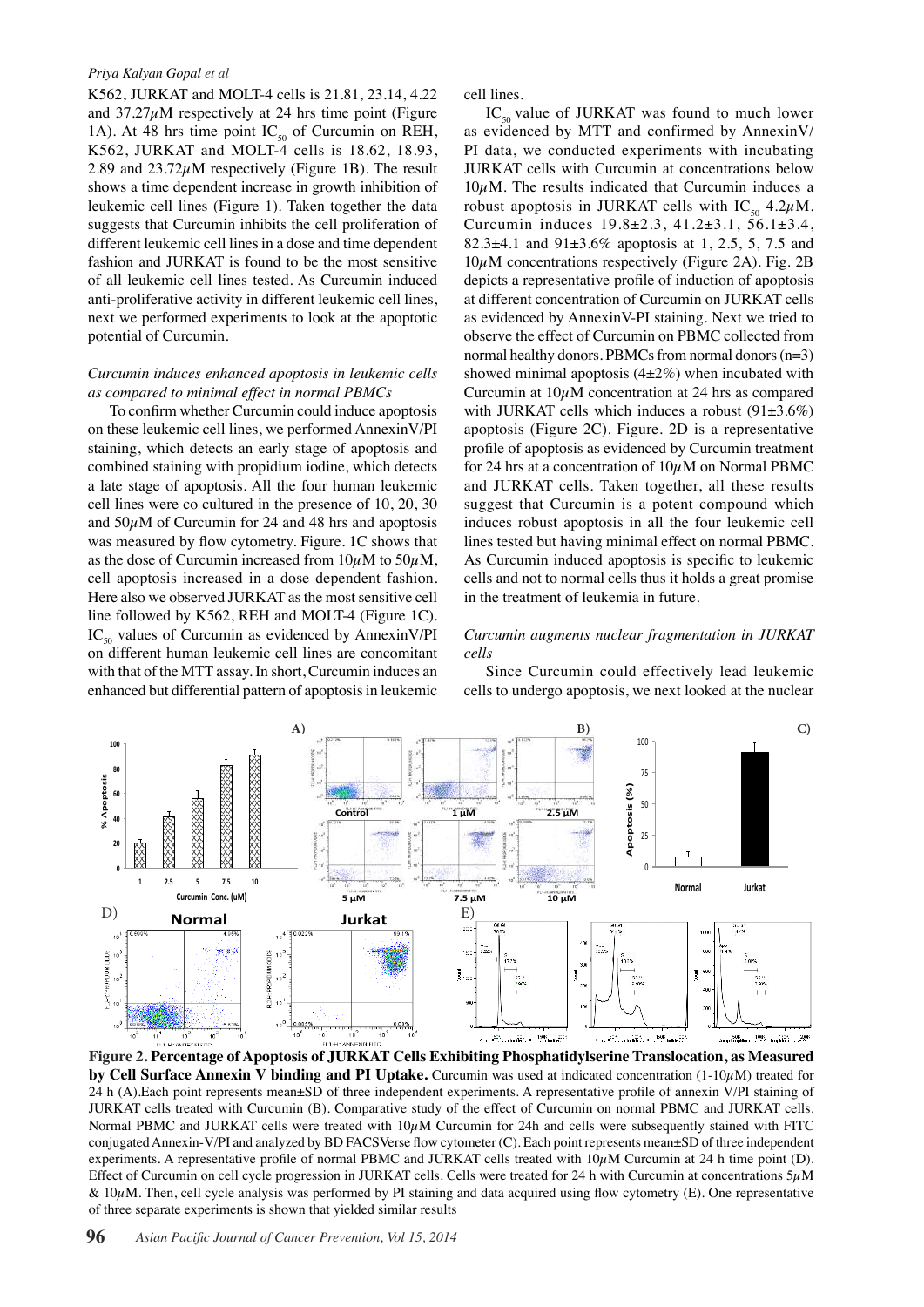## *DOI:http://dx.doi.org/10.7314/APJCP.2014.15.1.93 Curcumin Induces Caspase Mediated Apoptosis in Jurkat Cells by Disrupting the Redox Balance*

morphology of treated as well as untreated control cells by DAPI staining. Study revealed that the nuclei of control cells were round and smaller as compared with the condensed and larger nuclei of JURKAT cells exposed to 2.5, 5 and  $10\mu$ M Curcumin for 24 hrs (Supplementary Figure). The nuclear damage induced by Curcumin was in a dose-dependent manner.

# *Curcumin induced apoptosis by targeting G0/G1 population of JURKAT cells*

 Because Curcumin could appreciably induce apoptosis in JURKAT cells, we further wanted to check its effect on the cell cycle progression. Treatment with 5 and  $10 \mu M$ of Curcumin for 24 hrs resulted in a significant decrease of the G0/G1 cells followed by the augmentation of sub G0/G1 population (Figure 2E) ( $p<0.05$ ).70% cells representing the G0/G1 stage in untreated control was reduced to 34.2±4% and 14.6±5% following Curcumin treatment at 5 and  $10\mu$ M respectively. The plot shows cells accumulating in the sub-G0/G1 region indicating apoptosis increased from 2.22% in control cells to 33.6% and 71.8% following Curcumin treatment at  $5\mu$ M and  $10\mu$ M respectively. This finding suggests that Curcumin induced anti-leukemic activity in JURKAT cells by targeting the G0/G1 population.



**Figure 3. Modulation of Oxidant Status of JURKAT Cells by Curcumin.** (A) Time dependent effect of Curcumin on generation of ROS. Cells  $(5 \times 10^5)$  were incubated with Curcumin (10  $\mu$ M) for 0-120 minutes, labeled with CM-H<sub>2</sub>DCFDA (0.5) mM) and analyzed for fluorescence of DCF as described in baterials and Methods. Data are expressed as mean GMFC±SEM of three independent experiments. (B) concentration dependent effect of Curcumin on generation of ROS. Cells  $(5 \times 10^5)$  were incubated with Curcumin (0-20 $\mu$ M) for 1 h, labeled with CM-H<sub>2</sub>DCFDA (0.5 mM) and analyzed for fluorescence of DCF as described in Materials and Methods. Data are expressed as the mean GMFC±SEM of three independent experiments. \*p 0.0001 as compared to controls. (C) A representative histogram profile of DCF fluorescence. JURKAT cells (5×10<sup>5</sup>, unstained) were incubated in the presence of Curcumin at concentrations of 1  $\mu$ M, 5  $\mu$ M and 10  $\mu$ M for 1hr followed by labeling with CM-2DCFDA (0.5 mM) and GMFC measured as described in Materials and Methods. (D) Effect of Curcumin on intracellular ROS generation by pre-treating cells with ROS scavenger NAC or supplementing medium with GSH. Data are expressed as mean GMFC±SEM of three independent experiments.\*p <0.0001 as compared to controls

*Curcumin induces ROS in leukemic cell lines*

 It has been entrusted that different ROS species are produced endogenously in many cell types in diverse cellular processes (Finkel et al., 2000). It has also been proposed that ROS are active cellular signaling molecules (Finkel et al., 1998; Droge et al., 2002) and have unabated role in the induction of apoptosis. In this context to check whether ROS production is associated with Curcumin induced apoptosis in JURKAT cells, we evaluated intracellular ROS generation by flow cytometry using CM-H2DCFDA as probe. It has been observed that Curcumin could efficiently induce ROS generation in a concentration dependent manner (Figure 3B). The induction of ROS in JURKAT cells was an early event and this was as early as 30 min from the treatment point. The generation of ROS reached its peak at 60 min post Curcumin treatment in JURKAT cells (Figure 3A).The results show that at  $10\mu$ M there is a maximum intracellular ROS production in Curcumin treated cells as against the untreated control cells (Figure 3C). The association of apoptosis to early ROS generation by Curcumin was further confirmed by pre-treating JURKAT cells with antioxidant N-acetyl cysteine (NAC). The results showed ROS scavenger NAC could effectively lower production of early ROS in Curcumin treated cells. Supplementation of the media with GSH also prevented intracellular ROS generation but not to the extent that with NAC (Figure 3D). Data taken together confirms that generation of early high intracellular ROS is phenomenal to Curcumin treatment of JURKAT cells and there is a probable role of GSH levels.

## *Generation of ROS was modulated by efflux of GSH and loss of mitochondrial membrane potential*

 Studies report that one of the phenomenon observed in ROS induced apoptosis is the depletion of GSH. We therefore wanted to measure the GSH levels on the JURKAT cells after Curcumin treatment. Time kinetic



**Figure 4. Efflux of Curcumin on GSH Level and Apoptosis in Leukemic Cells.** A time-dependent study on intracellular GSH depletion was evaluated after Curcumin treatment  $(10\mu M)$  (A). The role of cell-permeant antioxidants in GSH depletion was explored (B). The role of GSH efflux on the loss of mitochondrial membrane potential (C) and apoptosis (D) was evaluated. The data are represented as mean±SD of five independent experiments. \*\*\*p <0.001 versus Curcumin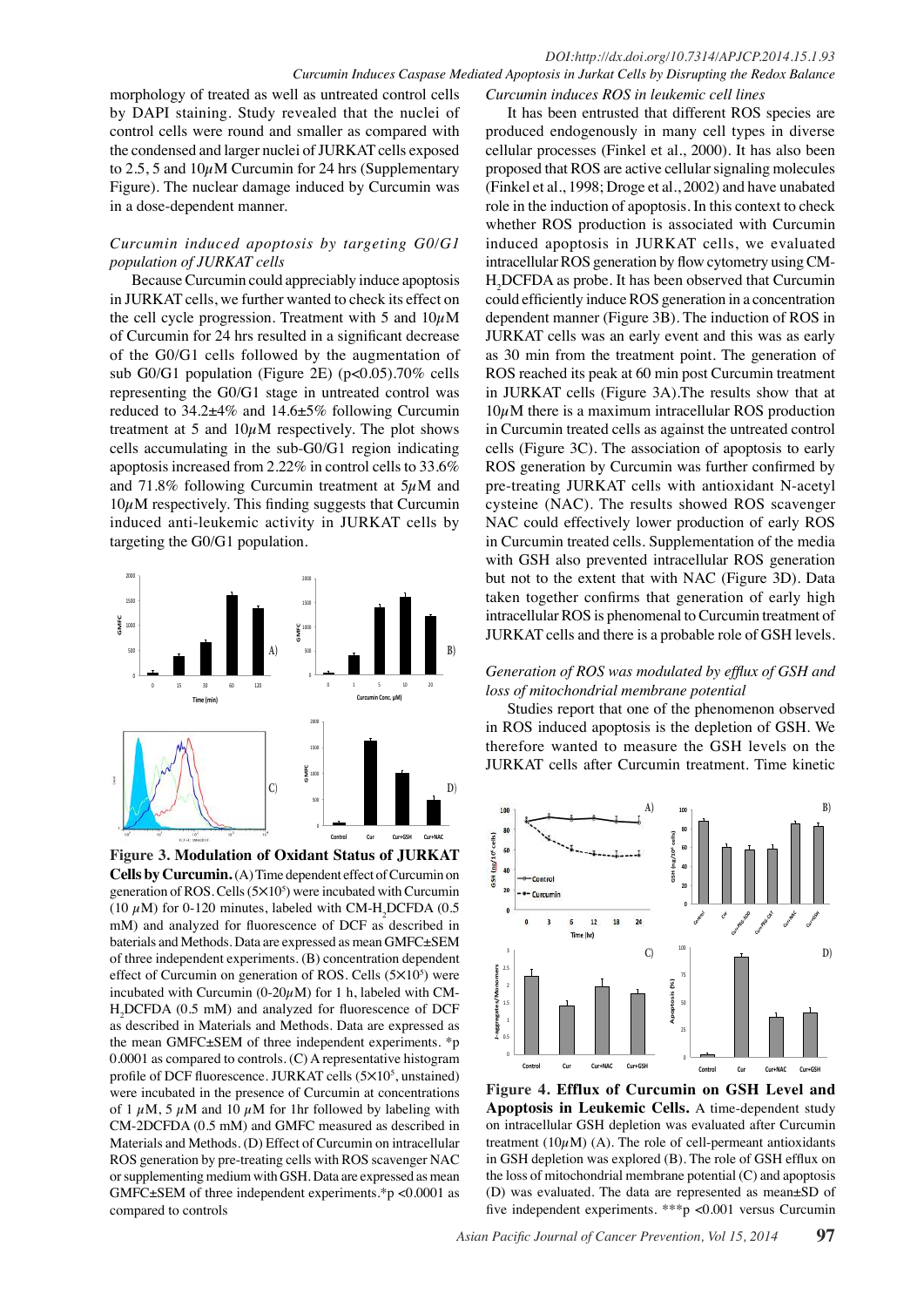study reveals that there is a gradual depletion of GSH from 3 hrs onwards and increased over time and maintained up to 24 hrs post Curcumin treatment (Figure 4A). Many reports have suggested GSH depletion during apoptosis is an indicator for ROS formation and oxidative stress. So in the next experiments we used a variety of antioxidants to have a clear idea of the role of ROS on the modulation of GSH. Pretreatment of cells with PEG-SOD and PEG-Cat, potent intracellular scavenger for  $H_2O_2$  did not significantly affect the depletion of GSH. On the other hand pretreatment of cells with NAC or supplementation of the media with GSH prevented intracellular GSH depletion (Figure 4B), thereby confirming that intracellular ROS generation is a phenomenon of Curcumin induced apoptosis in JURKAT cells. Loss of mitochondrial membrane potential (∆Ψm) is one of the major consequences in ROS induced apoptosis. Therefore we investigated the loss of mitochondrial membrane potential in Curcumin treated cells. Results indicate a massive loss of ∆Ψm which was evident with Curcumin treated JURKAT cells. Pre-treatment of cells with NAC or supplementation of the media with GSH could however prevent the loss of ∆Ψm and apoptosis to a greater extent (Figure 4C and 4D) confirming that early ROS production is one of the hallmark events in the induction of apoptosis by Curcumin in JURKAT cells. All data taken together proves that induction of apoptosis by Curcumin on JURKAT cells is through the induction of intracellular ROS followed by disruption of mitochondrial membrane potential and depletion of intracellular GSH.

*Curcumin induces apoptosis via caspase dependent pathway*



**Figure 5. Effect of Curcumin on Caspase Activity and Cleavage of PARP.** Lysates of JURKAT cells (o) following treatment with Curcumin (•) were used to study the activity of caspase3and 9 as described in Materials and methods (A). Each point corresponds to the mean±SD of at least three experiments in duplicate. Effect of Z-VAD-FMK on cell viability. JURKAT cells (1 $\times$ 10<sup>4</sup>cells/200  $\mu$ 1/well) were incubated with Curcumin  $(0-20 \,\mu M)$  and Z-VAD-FMK (20mM) for 24 h and cell viability measured by the MTT assay as described in Materials and methods(B). Each point corresponds to the mean±SD of at least three experiments in duplicate. JURKAT cells were treated with Curcumin (10  $\mu$ M, 12 and 24 h) as described in Materials and methods(C). The figure is a representative profile of at least three experiments



 As caspases are effector molecules of the apoptotic pathways, their activity was examined in Curcumin treated cells. Lysates were prepared from cells treated with Curcumin for 24 h based on a dose response pilot study where maximal caspase activity was observed (data not shown). An exponential increase in the activity of the two caspases was observed up to 2 h after which the activity plateaued. The increased activation of caspase3 and 9 (Figure 5A), collectively indicated the potential of Curcumin to induce a marked degree of caspase activation. To confirm the role of caspases in Curcumin induced cytotoxicity, JURKAT cells were co-incubated for 24 h with Curcumin (10  $\mu$ M), in the absence/presence of a nontoxic concentration of Z-VAD-FMK (20 mM, 1 h), a pan caspase inhibitor and cell viability was measured by MTT assay. The addition of Z-VAD-FMK attenuated Curcumin induced cytotoxicity, as its  $IC_{50}$  increased to  $15\mu$ M from  $4.22\mu$ M validating that induction of apoptosis is a caspase-dependent phenomenon in JURKAT cells (Figure 5B).

 **C) D)**

## *Curcumin induces cleavage of PARP*

 Poly (ADP) ribose polymerase (PARP), a DNA repair enzyme serves as a substrate for active effector caspase 3 and therefore when cells undergo apoptosis and the caspase cascade is activated, activated effector caspase 3 causes cleavage of PARP, resulting in abrogation of the DNA repair machinery, thereby enhancing cell death. Therefore in the preswent study we checked the effect of Curcumin on PARP cleavage. As a result, our data shows that as Curcumin activated the caspase cascade in JURKAT cells it also effectively cleaved PARP (Figure 5C).

## **Discussion**

In this study, we have taken an effort to present a comparative study on the ability of Curcumin, a long standing polyphenol with profound anticancer effects, for its cytotoxicity and anti-proliferative activity on a panel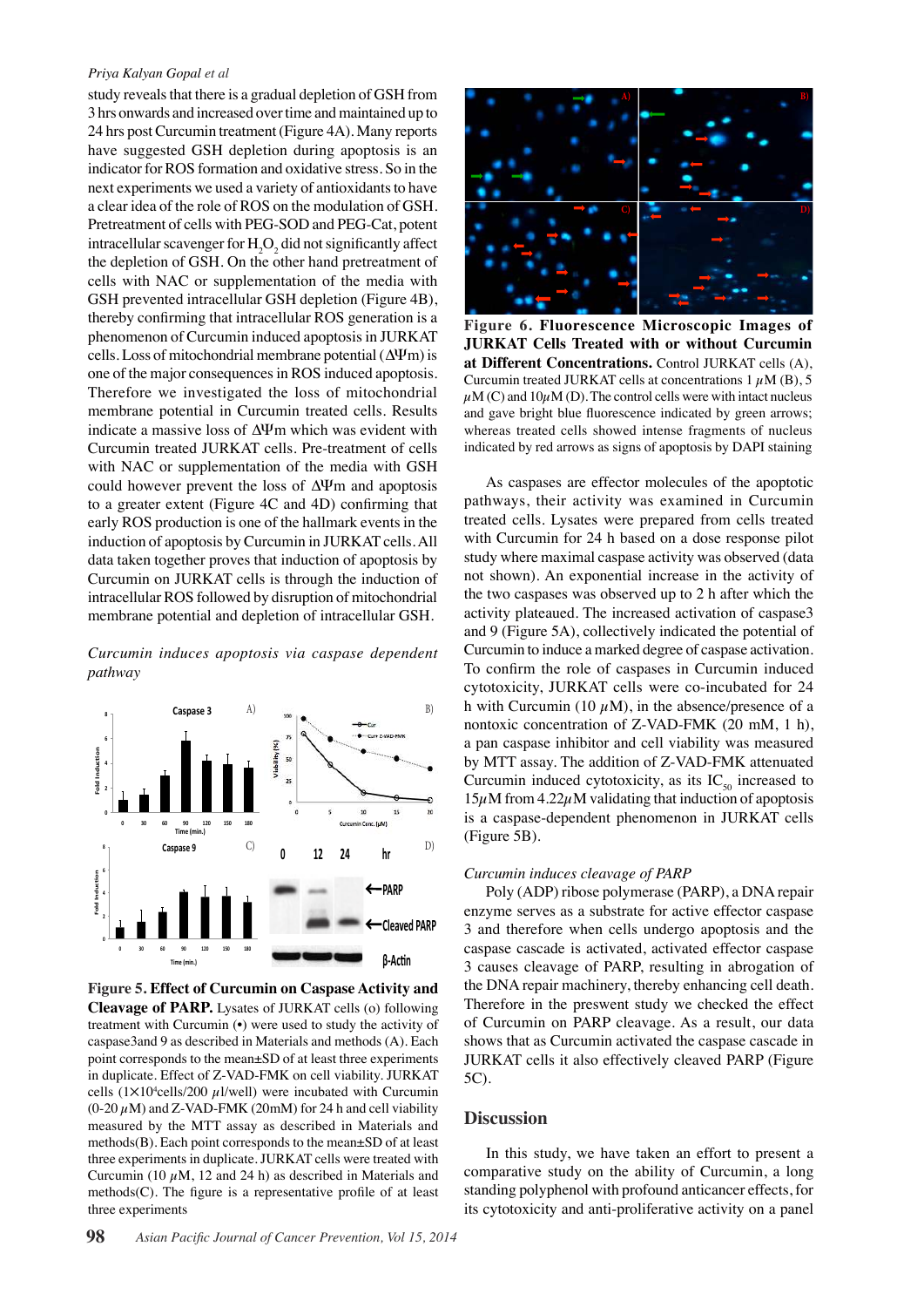of different human leukemic cell lines. Results indicate that  $IC_{50}$  value of Curcumin is much lower in case of JURKAT cells as compared to other leukemic cell lines i.e. K562, REH and MOLT-4 tested (Figure 1A and 1B). One of the early events during apoptosis is the translocation of phosphatidylserine from the inner to the outer leaflet of the plasma membrane and that can be determined by utilizing AnnexinV, a  $Ca^{2+}$  dependent phospholipid binding protein to phosphatidylserine. So, to confirm whether Curcumin could induce apoptosis in all the four leukemic cell lines we performed AnnexinV/PI staining. Results indicate that Curcumin showed a differential apoptotic pattern in the tested leukemic cells K562, REH, JURKAT and MOLT-4 (Figure 1C). IC<sub>50</sub> value of Curcumin on the most sensitive cell line JURKAT is  $4.2\mu$ M (Figure 2A and 2B). To check the apoptotic effect of Curcumin on normal cells, PBMC from normal donors (n=3) were purified and cultured in the presence of Curcumin at various concentrations. Curcumin at concentrations of  $10\mu$ M showed a minimal apoptosis  $(4\pm2\%)$  in normal PBMC as compared to enhanced apoptosis (91±3.6%) on JURKAT cells (Figure 2C and 2D). The results clearly prove that Curcumin is specific for leukemic cells and does not affect normal counterparts. Since from the AnnexinV/PI staining data Curcumin was seen to be most effective on JURKAT cells we further focused our study on JURKAT cells alone. We next looked at the effect of Curcumin on the nuclear morphology. Clear nuclear fragmentation was visualized by DAPI staining after Curcumin treatment of JURKAT cells and it is concentration dependent in contrast to intact nucleus as observed in untreated cells (Figure 6). Cells undergoing apoptosis generally have active endonucleases that preferentially induce double or single stranded breaks in DNA along with chromatin condensation that translate into an increased cell population indicating a sub G0/G1 peak (Sanchez et al., 2008). Curcumin caused apoptotic fragmentation of DNA which was evidenced by increased sub G0/G1 population on a DNA frequency histogram (Figure 2E) Numerous reports suggest (Ray et al., 2012) that enhanced generation of ROS plays an important role in cancer development. It has been recognized to play a "two faced" role displaying both harmful as well as advantageous effects (Pelicano et al., 2004). Basal levels of ROS are higher in cancer cells and are often accompanied by an enhanced anti-oxidant system in respect of their normal counterparts (Storz et al., 2005). However, if an oxidative assault beyond a critical threshold is mounted, it actually leads to an imbalance in the redox homeostasis and can translate into apoptosis (Cadenas et al., 2004). Higher basal levels of ROS have been reported in leukemic cellsand are more sensitive to pro-oxidants as compared to their normal counterparts (Doering et al., 2010).Wetherefore tested the effectiveness of Curcumin to generate ROS. Exposure of JURKAT cells with Curcumin dramatically enhanced generation of intracellular ROS. Intracellular ROS production is an early event and maximal ROS generation was achieved with  $10\mu$ M Curcumin concentrations within 60min of treatment. To specifically check the involvement of Curcumin in the production of ROS, we pretreated the cells with known ROS scavenger NAC, followed by Curcumin treatment. Results indicate that the intracellular ROS production was drastically lower pointing out that Curcumin was involved in the generation

of ROS in JURKAT cells (Figure 3). Oxidants play a vital role to initiate the cellular apoptotic cascade by disturbing the balance between cellular signals for survival and suicide. GSH, the most abundant intracellular low molecular weight thiol is among the many detoxification processes that maintain cellular redox homeostasis (Kizhakkayil et al., 2012). We therefore supplemented the media with GSH followed by Curcumin treatment, which also decreased the generation of intracellular ROS, thereby pointing out the role of GSH in the apoptotic cascade on JURKAT cells (Figure 4). Intracellular loss of GSH has been reported as an early event in the progression of cell death in response to different apoptotic stimuli (Hammond et al., 2004; Franco et al., 2006) and has been associated with activation of a plasma membrane transport mechanism rather than with its oxidation (Van den et al., 1996; He et al., 2003). Several studies have also shown a correlation between cellular depletion of GSH and progression of apoptosis (Ghibelli et al., 1998; Franco et al., 2006). Generation of ROS usually oxidizes GSH to GSSG and ultimately reduces the total GSH level. However, many *in vitro* studies have pointed out that a reduction in the intracellular GSH is necessary for the formation of ROS (Franco et al., 2007). Therefore we measured the levels of GSH on JURKAT cells post Curcumin treatment. Results indicate that there is a drastic depletion of GSH level post Curcumin treatment of JURKAT cells, which could not be reverted back upon treatment with potent intracellular scavenger for H2O2 i.e. PEG-SOD or PEG-Cat. But pretreatment of JURKAT cells with ROS scavenger NAC or supplementation of the media with GSH prevented GSH depletion and apoptosis (Figure 4). Data taken together suggests a depletion of GSH level and augmentation of intracellular ROS generation in Curcumin induced apoptosis on JURKAT cells. Depletion of GSH has been shown to directly modulate both the loss of mitochondrial membrane potential and the activation of executioner caspases (Armstrong et al., 2002; Franco et al., 2007). Hence, we sought to clarify the precise mechanism of GSH loss in Curcumin-induced apoptosis. There is a drastic loss of ∆Ψm post Curcumin treatment on JURKAT cells and that could be reverted back by pre-treating the cells with ROS scavenger NAC or supplementing the media with GSH (Figure 4C). From this observation it is clear that loss of ∆Ψm was a ROS dependent phenomenon in Curcumin induced apoptosis in JURKAT cells. One of the feature of apoptosis is the release of cytochrome C in the cytosol which inturn forms complexes with Caspase 9 and Apaf-1 that helps to activate executioner Caspase 3 leading to DNA fragmentation and cell death. Here also we observed increase in caspase 9 and caspase 3 activity (Figure 5A) post Curcumin treatment as compared to untreated control cells.

Activated caspase-3 in turn carries out cleavage of the DNA repair enzyme, PARP culminating in DNA degradation. Executioner caspases are therefore considered critical in the apoptotic cascade and are inducible by different stimuli that include growth-factor deprivation and various environmental stresses, including anti-cancer drugs (Zou et al., 2003). Here also we observed PARP cleavage following Curcumin treatment of JURKAT cells (Figure 5C). Taken together, Curcumin acting as pro-oxidant, effectively raised the cell's oxidative status beyond a threshold limit inducing apoptosis in leukemic cells.